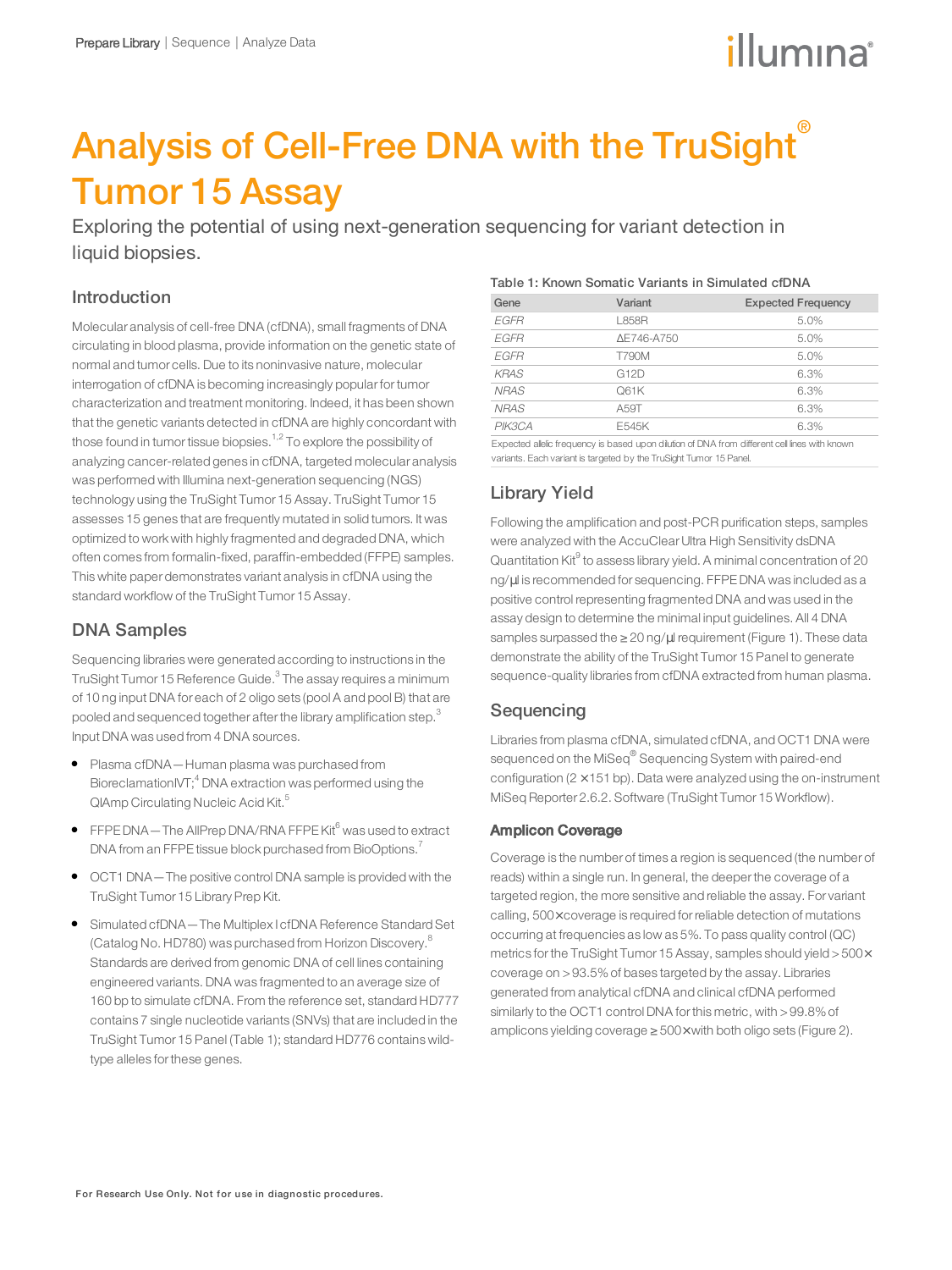

Figure 1: Library Yield from Different Sample Types—All 4 samples yielded library DNA at a concentration ≥ 20 ng/µl, which is the minimum amount recommended for sequencing.

Table 2: Coverage Details

#### Variant Detection

Analytical cfDNA from Horizon Discovery contains cancer-related variants that are also covered by the TruSight Tumor 15 Panel (Table 1). The expected variant frequencies in standard HD777 range from 5.0-6.3%, as determined by the supplier using droplet digital PCR (ddPCR). This range approximates the limit of detection of 5%allele frequency forthe TruSight Tumor 15 Assay. Using the TruSight Tumor 15 Assay, all variants were detected, and quantitative analysis of undiluted standard HD777 showed high concordance between observed allele frequency, and the expected frequency based on ddPCR (Figure 3).

Standard DNA HD777 was then diluted with standard HD776 (DNA containing wild-type alleles) to lowerthe expected variant frequency to a range of 2.5-3.15%. Diluted standard HD777 was sequenced on the MiSeq System and on-instrument software was used for variant detection. Analysis of the 7 known variants in 4 replicates of diluted standard HD777 resulted in 93% sensitivity, with detection of 26/28 minor alleles (Table 2).

| <b>SNV</b>                                                                                              | Expected<br>Frequency |          | Replicate 1 Replicate 2 Replicate 3 |          | Replicate 4 |  |
|---------------------------------------------------------------------------------------------------------|-----------------------|----------|-------------------------------------|----------|-------------|--|
| <b>KRAS</b><br>G12D                                                                                     | 3.15%                 | Detected | Detected                            | Detected | Detected    |  |
| <b>NRAS</b><br>O61K                                                                                     | 3.15%                 | Detected | Detected                            | Detected | Detected    |  |
| NRA <sub>S</sub><br>A59T                                                                                | 3.15%                 | Detected | Detected                            | Detected | Detected    |  |
| PIK3CA<br>E545K                                                                                         | 3.15%                 | Detected | Detected                            | Detected | Detected    |  |
| EGFR<br>1858                                                                                            | 2.5%                  | Detected | Detected                            | NC.      | NC.         |  |
| <b>EGFR</b><br>$dF746-$<br>A750                                                                         | 2.5%                  | Detected | Detected                            | Detected | Detected    |  |
| EGFR<br><b>T790M</b>                                                                                    | 2.5%                  | Detected | Detected                            | Detected | Detected    |  |
| $NC = not called$ . Software does not make calls with variants detected under 2.5% allele<br>frequency. |                       |          |                                     |          |             |  |



Figure 2: Percentage of Bases with Coverage ≥ 500x-All samples tested passed the QC specification metric of > 93.5% of bases with > 500x coverage.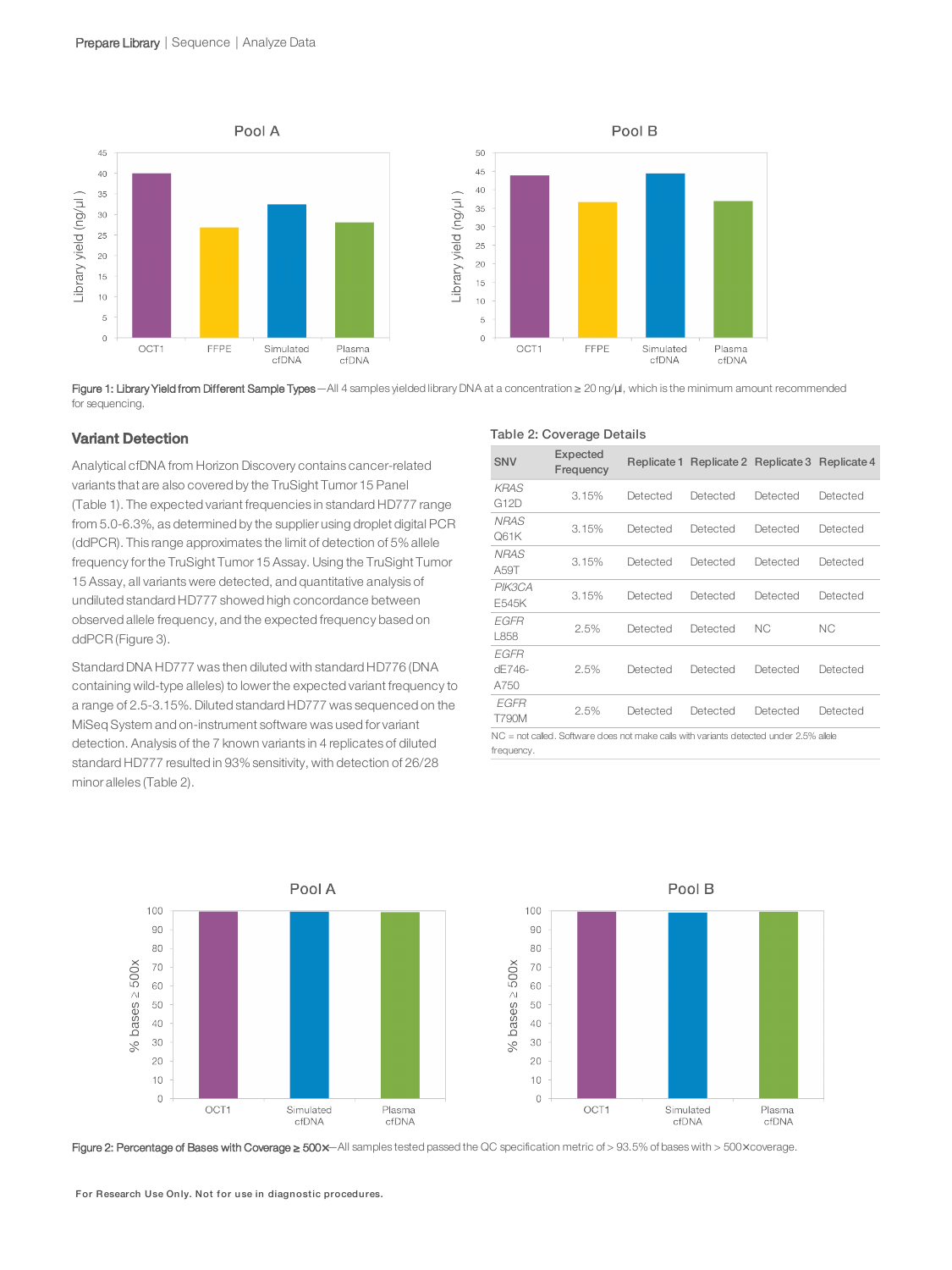

Figure 3: Concordance Between ddPCR and TruSight Tumor 15 Assay—Expected frequency of analyzed variants was determined by Horizon Discovery using ddPCR. For comparison, the allele frequency was measured with the TruSight Tumor 15 Assay using on-instrument software.

### **Summary**

The discovery of cfDNA presents the potential to analyze and monitor tumors by the relatively noninvasive method of liquid biopsy. As proofof-principle, detection of variants in plasma and simulated cfDNA samples was performed using the standard workflow of the TruSight Tumor 15 Assay, including library preparation and variant calling. HIghquality libraries from plasma cfDNA and simulated cfDNA with known variants were successfully prepared and sequenced on the MiSeq System. Both libraries passed the TruSight Tumor 15 QC metric of > 93.5% of bases with > 500x coverage. Observed allele frequencies of 7 known SNVs in simulated cfDNA, determined by the TruSight Tumor 15 Assay, were highly concordant with expected allele frequency as determined by ddPCR. The TruSight Tumor 15 Assay demonstrated high sensitivity for variant detection, with 100% detection of variants with expected allele frequency of 5-6.3%, and >90% sensitivity at variant frequencies between 2.5-3.2%. Although standards for analysis of cfDNA are currently being developed in the field of liquid biopsy, this study demonstrates the potential to develop NGS applications forthis goal.

#### Learn More

To learn more about the TruSight Tumor 15 Assay, visit [www.illumina.com/products/trusight-tumor-15-gene.html](http://www.illumina.com/products/trusight-tumor-15-gene.html)